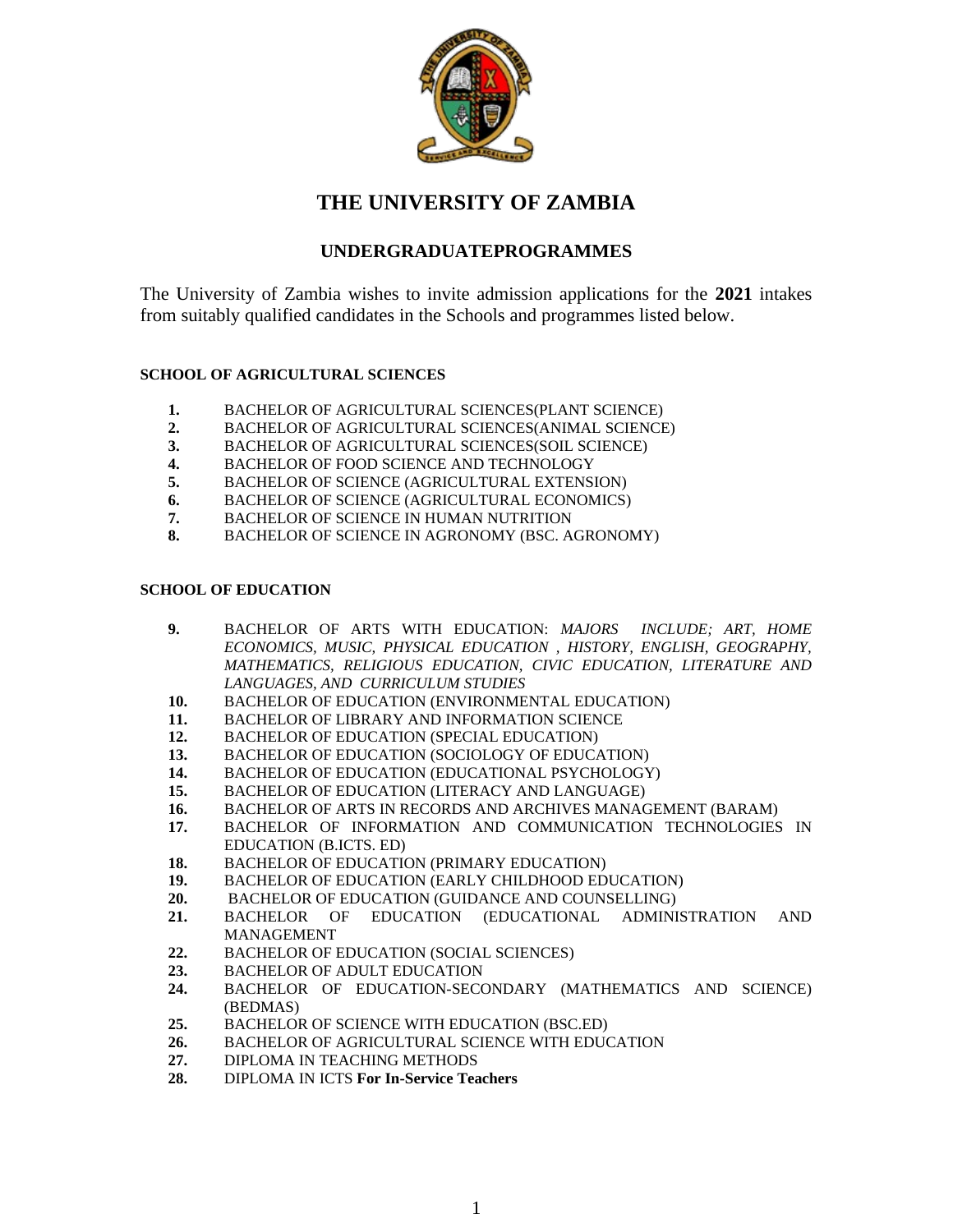#### **SCHOOL OF ENGINEERING**

- **29.** BACHELOR OF ENGINEERING (AGRICULTURAL ENGINEERING)
- **30.** BACHELOR OF ENGINEERING (CIVIL AND ENVIRONMENTAL ENGINEERING)
- **31.** BACHELOR OF ENGINEERING (ELECTRICAL AND ELECTRONIC ENGINEERING)
- **32.** BACHELOR OF ENGINEERING (GEOMATIC ENGINEERING)
- **33.** BACHELOR OF ENGINEERING (MECHANICAL ENGINEERING)

#### **SCHOOL OF HEALTH SCIENCES**

- **34.** BACHELOR OF PHARMACY
- **35.** BACHELOR OF SCIENCE (BIOMEDICAL SCIENCES)
- **36.** BACHELOR OF SCIENCE (PHYSIOTHERAPY)
- **37.** BACHELOR OF SCIENCE IN RADIOGRAPHY (DIAGNOSTIC/THERAPEUTIC)
- **38.** BACHELOR OF SCIENCE IN PROSTHETICS AND ORTHOTICS

## **SCHOOL OF HUMANITIES AND SOCIAL SCIENCES**

- **39.** BACHELOR OF BUSINESS ADMINISTRATION
- **40.** BACHELOR OF ARTS IN LINGUISTICS AND CHINESE
- **41.** BACHELOR OF ARTS IN DEMOGRAPHY
- **42.** BACHELOR OF ARTS IN DEVELOPMENT STUDIES
- **43.** BACHELOR OF ARTS IN ECONOMICS
- **44.** BACHELOR OF ARTS IN ENGLISH LANGUAGE AND LINGUISTICS
- **45.** BACHELOR OF ARTS IN FRENCH
- **46.** BACHELOR OF ARTS IN GENDER STUDIES
- **47.** BACHELOR OF ARTS IN HISTORY
- **48.** BACHELOR OF ARTS IN INTANGIBLE CULTURAL HERITAGE
- **49.** BACHELOR OF ARTS IN PHILOSOPHY AND APPLIED ETHICS
- **50.** BACHELOR OF ARTS IN POLITICAL SCIENCE
- **51.** BACHELOR OF ARTS IN PSYCHOLOGY
- **52.** BACHELOR OF ARTS IN PUBLIC ADMINISTRATION
- **53.** BACHELOR OF ARTS IN SOCIOLOGY
- **54.** BACHELOR OF PUBLIC RELATIONS AND ADVERTISING
- **55.** BACHELOR OF SOCIAL WORK
- **56.** BACHELOR OF MEDIA AND JOURNALISM STUDIES

#### **SCHOOL OF LAW**

- **57.** BACHELOR OF LAWS
- **58.** CERTIFICATE IN LEGAL STUDIES PROGRAMME

#### **SCHOOL OF MEDICINE**

- **59.** BACHELOR OF MEDICINE AND SURGERY
- **60.** BACHELOR OF HUMAN BIOLOGY

#### **SCHOOL OF NURSING SCIENCES**

- **61.** BACHELOR OF SCIENCE (NURSING)
- **62.** BACHELOR OF SCIENCE IN MIDWIFERY
- **63.** BACHELOR OF SCIENCE IN ONCOLOGY NURSING

#### **SCHOOL OF MINES**

- **64.** BACHELOR OF SCIENCE IN GEOLOGY
- **65.** BACHELOR OF ENGINEERING IN MINING ENGINERING
- **66.** BACHELOR OF ENGINEERING IN METALLURGY AND MNERAL PROCESSING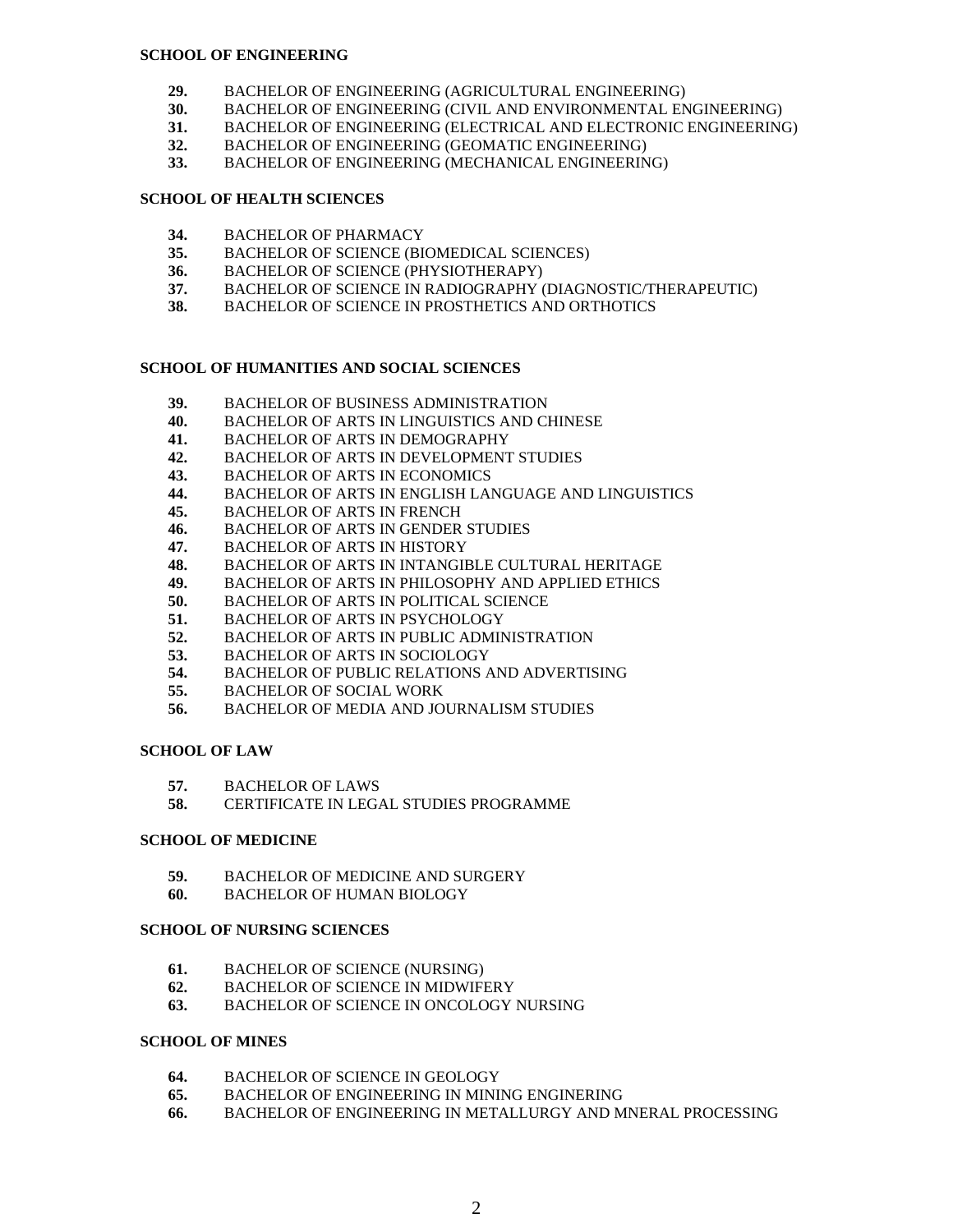#### **SCHOOL OF NATURAL SCIENCES**

- **67.** BACHELOR OF SCIENCE IN COMPUTER SCIENCE
- **68.** BACHELOR OF SCIENCE IN COMPUTER SYSTEMS ENGINEERING
- **69.** BACHELOR OF SCIENCE IN NETWORKING AND INFORMATION SECURITY
- **70.** BACHELOR OF SCIENCE IN SOFTWARE ENGINEERING
- **71.** BACHELOR OF SCIENCE IN ACTUARIAL SCIENCE
- **72.** BACHELOR OF SCIENCE IN BIOLOGICAL SCIENCES
- **73.** BACHELOR OF SCIENCE IN BIOLOGY
- **74.** BACHELOR OF SCIENCE IN CHEMICAL & BIOLOGICAL SCIENCES
- **75.** BACHELOR OF SCIENCE IN CHEMISTRY
- **76.** BACHELOR OF SCIENCE IN MATHEMATICS
- **77.** BACHELOR OF SCIENCE IN MICROBIOLOGY
- **78.** BACHELOR OF SCIENCE IN MOLECULAR BIOLOGY AND GENETICS
- **79.** BACHELOR OF SCIENCE IN NATURAL RESOURCES
- **80.** BACHELOR OF SCIENCE IN PARASITOLOGY
- **81.** BACHELOR OF SCIENCE IN PHYSICS
- **82.** BACHELOR OF SCIENCE IN STATISTICS

### **SCHOOL OF PUBLIC HEALTH**

- **83.** BACHELOR OF SCIENCE (ENVIRONMENTAL HEALTH)
- **84.** BACHELOR OF SCIENCE, HEALTH SERVICES MANAGEMENT
- **85.** BACHELOR OF HEALTH PROMOTION

#### **SCHOOL OF VETERINARY MEDICINE**

**86.** BACHELOR OF VETERINARY MEDICINE

#### **GRADUATE SCHOOL OF BUSINESS**

- **87.** BACHELOR OF SCIENCE MARKETING
- **88.** BACHELOR OF SCIENCE ACCOUNTING AND FINANCE
- **89.** BACHELOR OF SCIENCE HUMAN RESOURCE MANAGEMENT
- **90.** BACHELOR OF SCIENCE BUSINESS MANAGEMENT
- **91.** BACHELOR OF SCIENCE TRANSPORT AND LOGISTICS MANAGEMENT
- **92.** BACHELOR OF SCIENCE INNOVATION AND ENTERPRENEURSHIP

## **NOTE**

Application forms can be obtained from Customer Care, UNZA Great East Road campus, upon payment of a non-refundable application fee of K150.00 for Zambians or USD 60.00 for non-Zambians. Payment for applications forms should be made either at **Standard Chartered Bank,** Account Number **0100110273800** or **First National Bank Zambia (FNB**), Account Number **62607694371** or **ZANACO** Account Number **0306506302182** The account name is **UNZA Registrars Department**. Application forms can also **be downloaded** from the official UNZA website: www.unza.zm or obtained from the University of Zambia Provincial Centres Offices. In this case the application fee still has to be made at the bank.

All correspondence relating to admissions should be addressed to: **The Deputy Registrar (Academic Affairs) The University of Zambia P.O Box 32379 LUSAKA, ZAMBIA** 

 **Kindly note that registration for 2020 intake is 31st March, 2020. Closing date for application for the 2021 intake is 31st January 2021.**